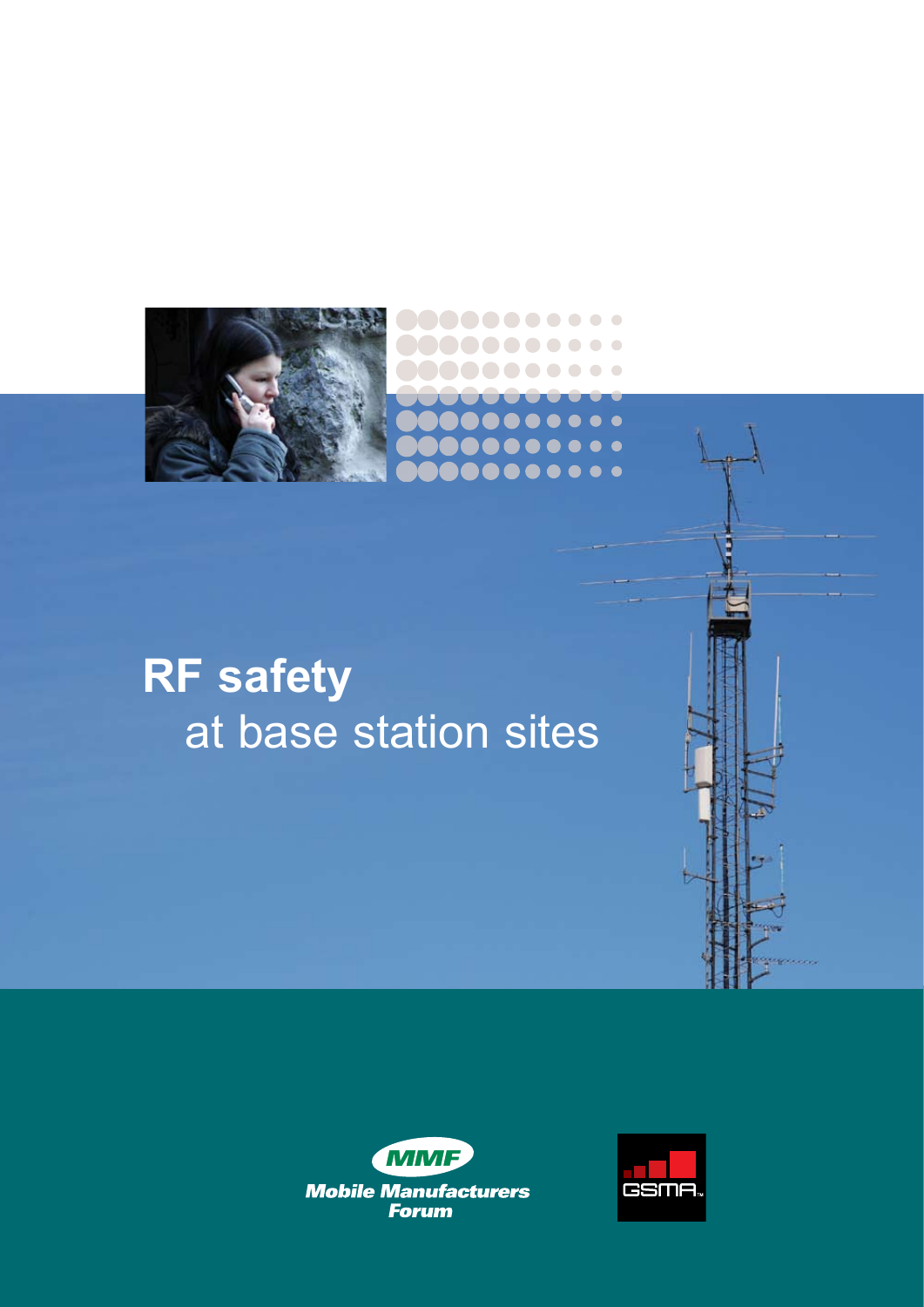# **CONTENTS**

| 1            |                                                                           |                                                               |  |  |  |
|--------------|---------------------------------------------------------------------------|---------------------------------------------------------------|--|--|--|
| $\mathbf{2}$ |                                                                           |                                                               |  |  |  |
| 3            |                                                                           |                                                               |  |  |  |
|              | 3.1                                                                       |                                                               |  |  |  |
|              |                                                                           |                                                               |  |  |  |
|              |                                                                           |                                                               |  |  |  |
|              | 3.2                                                                       |                                                               |  |  |  |
|              | 3.3                                                                       |                                                               |  |  |  |
|              | 3.4                                                                       |                                                               |  |  |  |
|              | 3.5                                                                       |                                                               |  |  |  |
| 4            |                                                                           |                                                               |  |  |  |
|              | 4.1                                                                       |                                                               |  |  |  |
|              | 4.2                                                                       |                                                               |  |  |  |
|              | 4.3                                                                       |                                                               |  |  |  |
|              | 4.4                                                                       |                                                               |  |  |  |
|              | 4.5                                                                       |                                                               |  |  |  |
| 5            |                                                                           |                                                               |  |  |  |
| 6            | How to recognise potentially non-compliant areas on a base station site 7 |                                                               |  |  |  |
|              | 6.1                                                                       |                                                               |  |  |  |
|              | 6.2                                                                       |                                                               |  |  |  |
|              |                                                                           |                                                               |  |  |  |
|              |                                                                           |                                                               |  |  |  |
|              |                                                                           |                                                               |  |  |  |
|              |                                                                           | 6.2.4 Radio relay (also known as fixed point-to-point link) 8 |  |  |  |
|              |                                                                           | 6.2.5 Accessible areas in which EMF limits are not exceeded 9 |  |  |  |
| 7            |                                                                           |                                                               |  |  |  |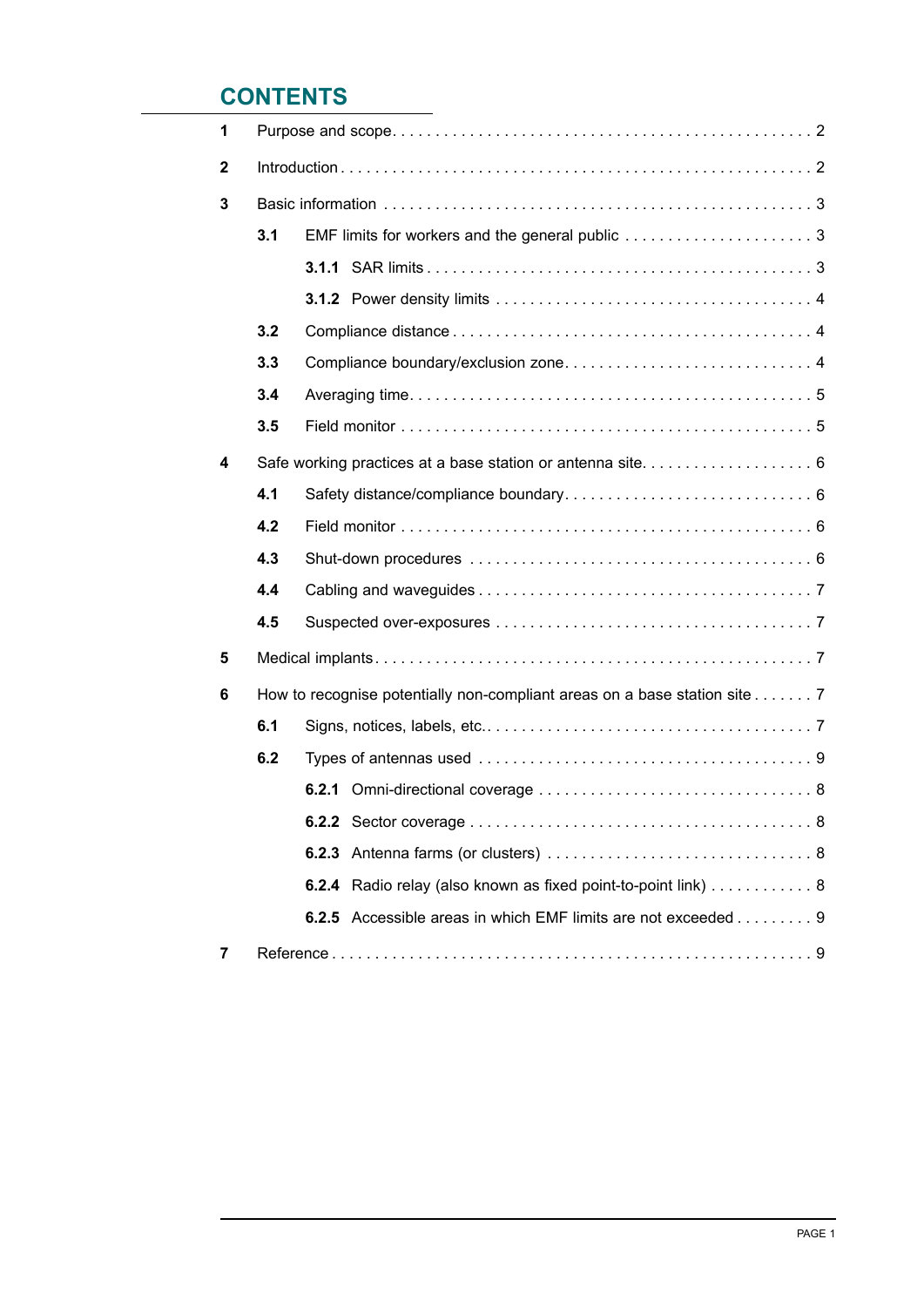# **1 Purpose AND SCOPE**

This document gives practical guidance for personnel working at base station and antenna sites on how to take exposure to radio frequency (RF) electromagnetic fields (EMFs) into account in order to make sure applicable exposure guidelines are not exceeded. It is primarily directed at RF workers but some content will be relevant to other workers (for example, rooftop workers) who may have reason to come close to transmitting equipment.

**This document is not intended to replace existing company procedures or regulatory requirements for RF workers, which should always take precedence. This document may be used to develop such procedures or requirements.**

This guidance should be integrated into the overall management of health and safety at base station sites as part of a risk assessment approach.

For general information on the topic of EMF safety you can browse the website for the "International EMF Project" published by the World Health Organization (WHO, www. who.int/peh-emf).

## **2 Introduction**

Wireless communication is based on radio wave propagation, similar to other commonly known forms of radio communication such as broadcast radio and television. These systems operate in designated frequency bands within the electromagnetic spectrum and health effects have been extensively studied for over 50 years. The international scientific committee ICNIRP (International Commission on Non-Ionizing Radiation Protection) has set guidelines for human exposure to EMF [1]. The guidelines include a substantial safety margin to assure that no adverse health effects are experienced when EMF levels are within the established limits.

This document gives generic safety instructions which ensure, when followed that the worker's exposure to RF fields will be within the applicable safety limit. Where local guidelines already exist they should be followed.

Other workers, such as building maintenance personnel, may also need to access areas near transmitting equipment. In many cases these persons would be regarded as members of the public for RF safety purposes. Clear procedures should be in place for such workers.

Before entering a base station or antenna site, personnel must acquaint themselves with the up-to-date technical and safety information provided by their employer, the site management company, and any relevant local safety requirement. A risk assessment approach should be applied looking at all risks at the site. As far as EMF is concerned, due regard shall be taken to consider all RF sources in the immediate vicinity of the work location and access routes.

More information on EMF and health can be found on the Mobile Manufacturers Forum website (www.mmfai.org) and that of the GSM Association (www.gsmworld.com/health/).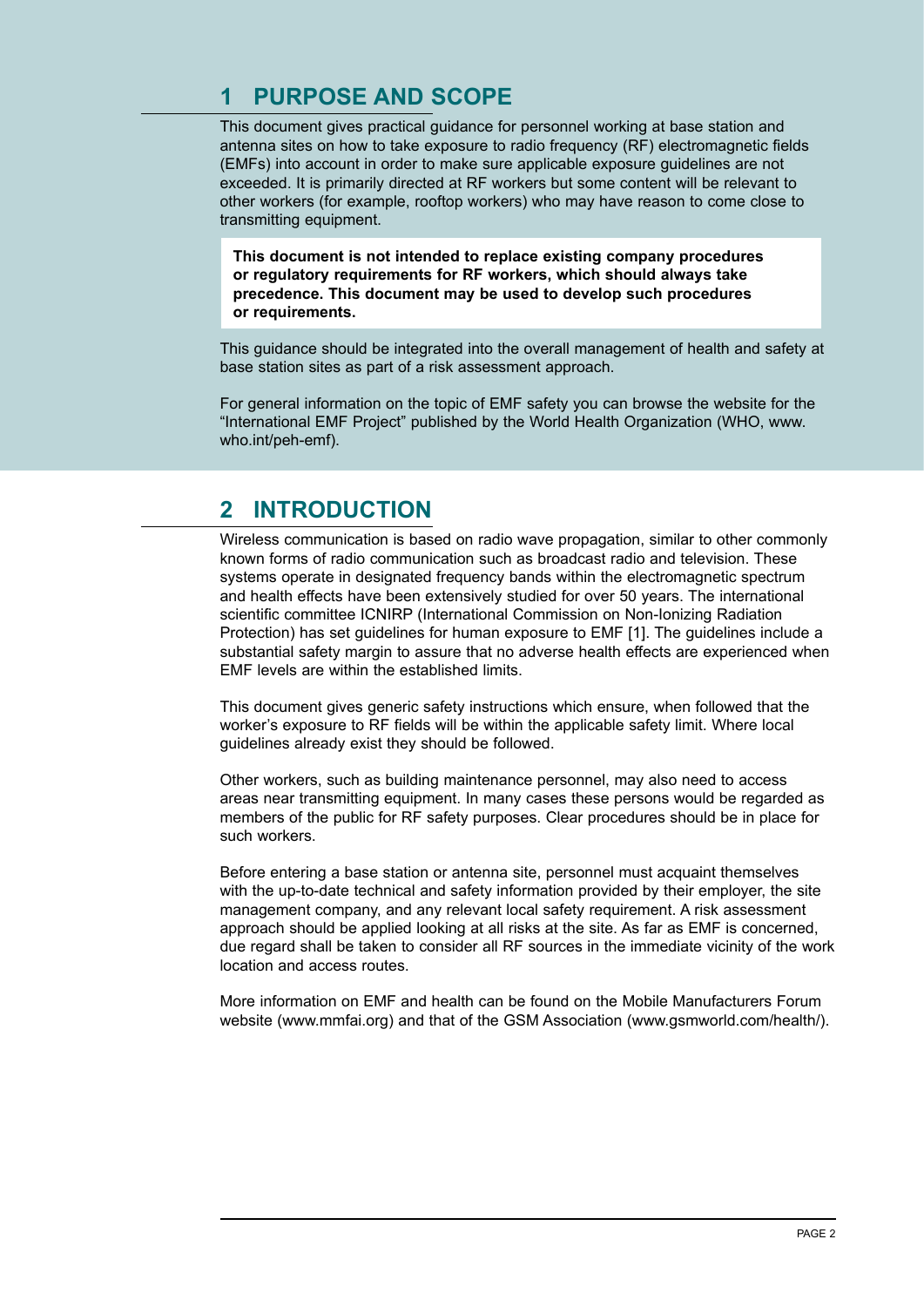# **3 Basic information**

## **3.1 EMF limits for workers and the general public**

Most countries have adopted the limits developed by ICNIRP which include safety margins designed to assure protection for EMF workers and the general public.The level of absorption is expressed as SAR (Specific Absorption Rate) with the unit W/kg (watts/ kilogram of body tissue).

Exposure guideline limits for EMF workers are higher than for the general public because workers are adults who are generally exposed under known conditions and are trained to be aware of potential risk and to take appropriate precautions. Sufficient information or warning signs should be provided to ensure that other workers who have not received specific EMF training can take measures to avoid exposure above the relevant limit. Anyone who is not at work would be regarded as a member of the public and the public exposure guideline limits apply.

In the frequency range from 10 MHz to 10 GHz, the EMF limits are expressed as SAR values, see 3.1.1 below. For practical assessments, e.g., using the field monitors described in section 3.5, ICNIRP also specifies frequency dependent reference levels, expressed as power density (S), electric field strength (E) and magnetic field strength (H). The reference levels can be used to show compliance with SAR limits but exceeding the reference levels does not necessarily mean that the SAR limits are exceeded. Reference levels for power density are shown in section 3.1.2.

| 3.1.1<br><b>SAR limits</b>                | <b>ICNIRP limits</b>              |                                           |         |
|-------------------------------------------|-----------------------------------|-------------------------------------------|---------|
| <b>Exposure</b><br><b>Characteristics</b> | <b>Whole Body</b><br>Averaged SAR | Local SAR<br>Averaged over 10 g of tissue |         |
| <b>Workers' exposure limits</b>           | $0.4$ W/kg                        | 10 W/kg                                   | 20 W/kg |
| <b>General Public</b><br>exposure limits  | 0.08 W/kg                         | 2 W/kg                                    | 4 W/kg  |

Note: These limits apply to exposure averaged over a 6 minute period



#### **ICNIRP Exposure Limits for Workers**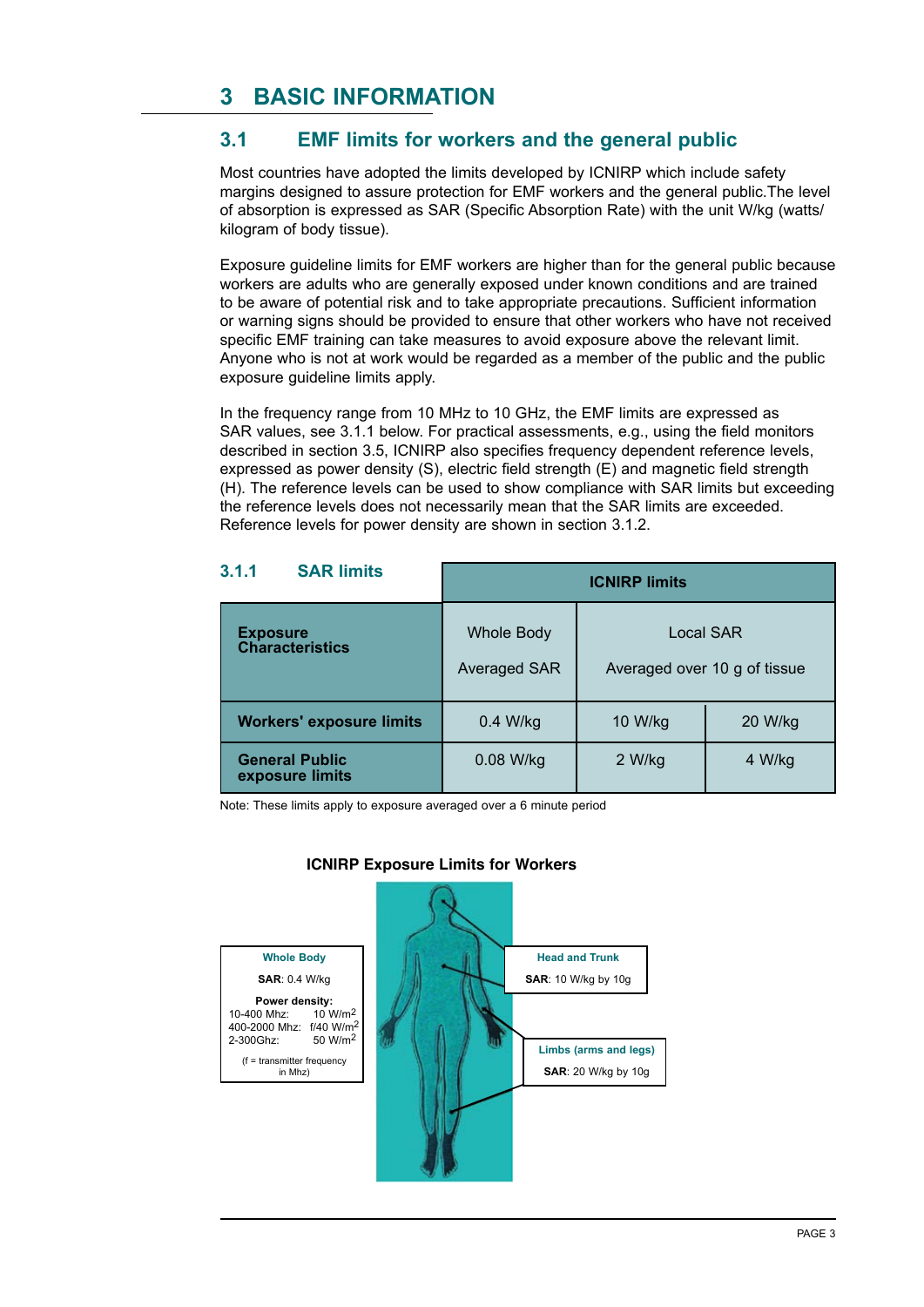#### **3.1.2 Power Density Limits**



#### **3.2 Compliance distance**

In principle, RF levels decrease rapidly when a person moves further away from the source, e.g., a transmitting antenna. For each antenna, the RF level can be calculated based on its electrical characteristics or measured. The distance at which the RF level is always below the RF limit is called the compliance distance. The compliance distance may be based on the reference levels or an SAR evaluation, in either case it incorporates a substantial safety margin. The figure shows an example of a sign used to inform about the compliance distance for RF workers.



## **3.3 Compliance boundary / exclusion zone**

It is also possible to determine a three dimensional (3D) compliance boundary around an antenna. The region inside the compliance boundary is often called the exclusion zone.

The advantage of defining a compliance boundary is that it specifies the compliance distance in all directions. Usually base station antennas are highly directional and therefore the RF level behind the antenna is much smaller than in front of it.

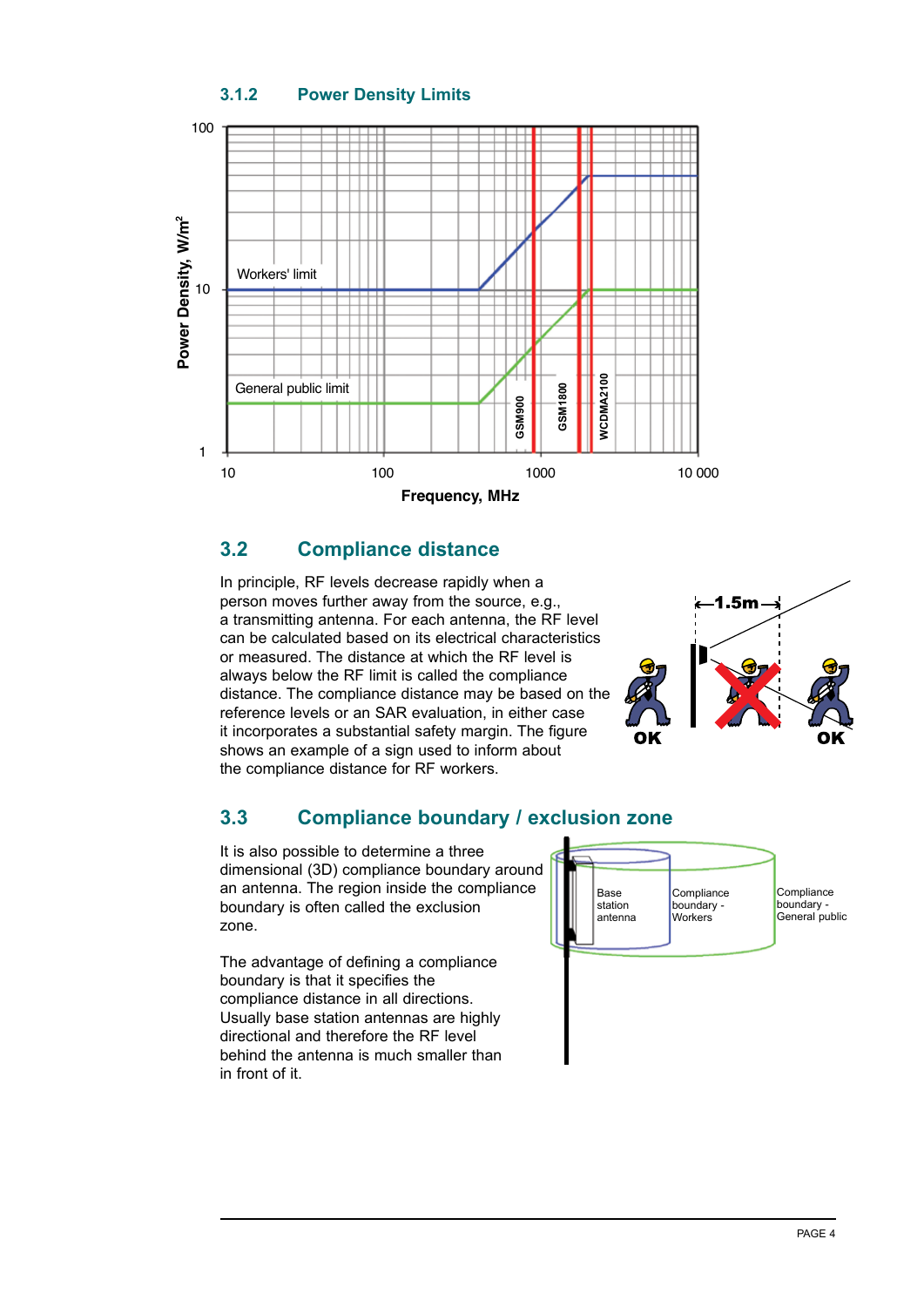## **3.4 Averaging time**

The ICNIRP guidelines specify an averaging time of 6 minutes for determining the exposure level. Therefore, an RF level exceeding the reference level for a short period does not necessarily mean that the RF limit has been exceeded.

In practice, this means that even if people walk through a compliance boundary zone, they are unlikely to be subject to overexposure. However, the averaging time should only used with expert advice.

## **3.5 Field monitor**

A field monitor is a device which can measure the instantaneous value of EMF level in real time and over a broad frequency range; the measured value can then be compared to the *reference levels* defined in the ICNIRP guidelines. There are several different models available on the market and these can be categorized into two different types, namely body-worn and hand-held.



#### **Body-worn field monitors** allow for

hands-free operation and offer continuous monitoring capability. The human body may shadow the monitor from transmissions in

certain directions. For an appropriate reading, the path between the antenna and the monitor must be



unobstructed. At times it may be necessary to turn around to obtain the proper reading from a body-worn field monitor.These monitors typically have LED indicators showing fractions of limits, and typically do not provide numerical values of the EMF levels. Due to the measurement tolerances of these devices it is not advisable to use them at the 100% level.

**Hand-held field monitors** allow for measurement without the shadowing associated with the body-worn type. The measurement accuracy is normally higher with a hand-held monitor than with a body-worn monitor. Hand-held monitors typically give numerical values of the EMF levels.

Most field monitors provide an audible and/or vibration alarm which can usually be set to some fraction of the safety limit. Some hand-held types do not have this alarm function and the result must be read from the display.



When using field monitors to assure compliance to EMF limits, workers must be trained accordingly and the monitors used as recommended by the manufacturer.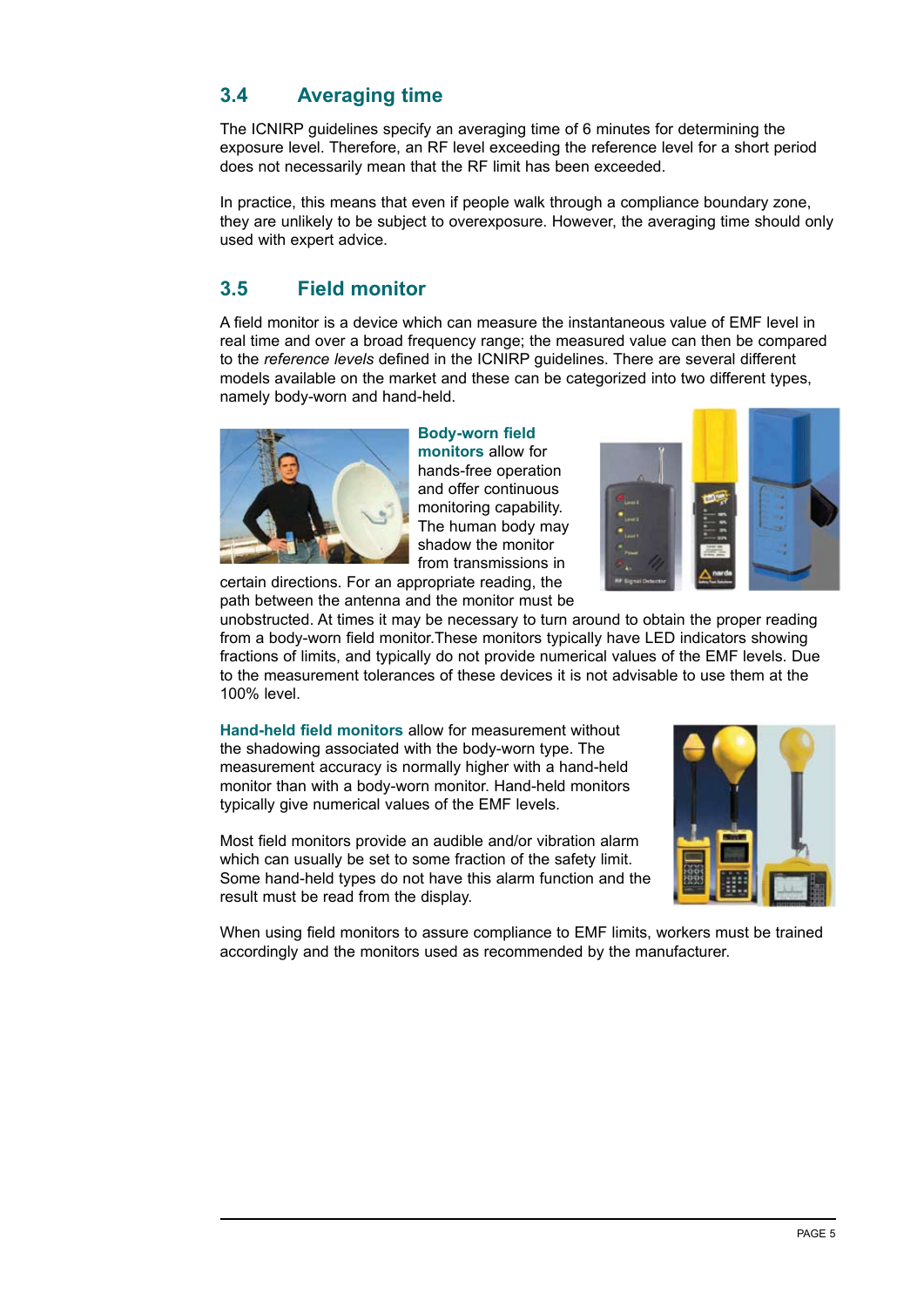# **4 Safe working practices at a base station site OR ANTENNA SITE**

All areas at a base station site or at an antenna site (which is where the antenna is mounted) that meet the EMF limits for the general public are, by definition, safe for workers. When it is necessary to access areas closer to transmitting antennas, there are two alternative safe working practices. These are based on either the knowledge or designation of compliance boundaries or on the use of a field monitor.

## **4.1 Safety distance / compliance boundary**

Prior to arrival or before approaching transmitting antennas at a base station site, the worker must be acquainted with the safety information for all transmitting installations at the site, e.g., compliance boundaries and the locations of the antennas.

When arriving at a base station or antenna site, all transmitting antennas at the site must be identified. If the safety information is not known for every antenna or for the complete installation, the missing information should be requested from the company responsible for the base station or antenna site management.

Alternatively, in some countries safety distances of transmitting antennas are clearly labeled at the antenna.

When the worker has verified that the compliance boundary information is complete, he/she can enter the base station or antenna site.

Without complete compliance boundary information, the worker must either leave the site or use a field monitor to establish the safe working area.

## **4.2 Field monitor**

When complete compliance boundary information is not available, a field monitor must be used during a site visit. It is important that the field monitor cover the frequency range of the radio services at the site.

Manufacturer's instructions supplied with a field monitor must be fully understood prior to use of the field monitor, and followed at all times during the site visit. This is particularly true for body-worn field monitors that may be shadowed by the body in certain directions and have a larger tolerance on the accuracy of field measurements.

Whenever a field monitor gives an alarm, or indicates a value exceeding the applicable threshold, the worker must move away from the transmitting antenna and avoid entering any areas where the exposure limit could be exceeded.

It should be noted that RF levels from base station antennas vary in time for several reasons, e.g., the number of calls routed through the base station. The RF levels from antennas for other services may not vary or may vary in quite different patterns. Therefore, the field must be constantly monitored, unless the measured levels are significantly below the limits (for example, more than 10 times) at the location of work.

## **4.3 Shut-down procedures**

If it is necessary to work within the compliance boundary, the worker must use appropriate precautions, which may include switching off RF transmissions from several or all antennas. If none of the practice detailed above can assure compliance to the RF limits, procedures must be used to limit RF exposure so that compliance is assured, or the transmitting antenna must be shut-down.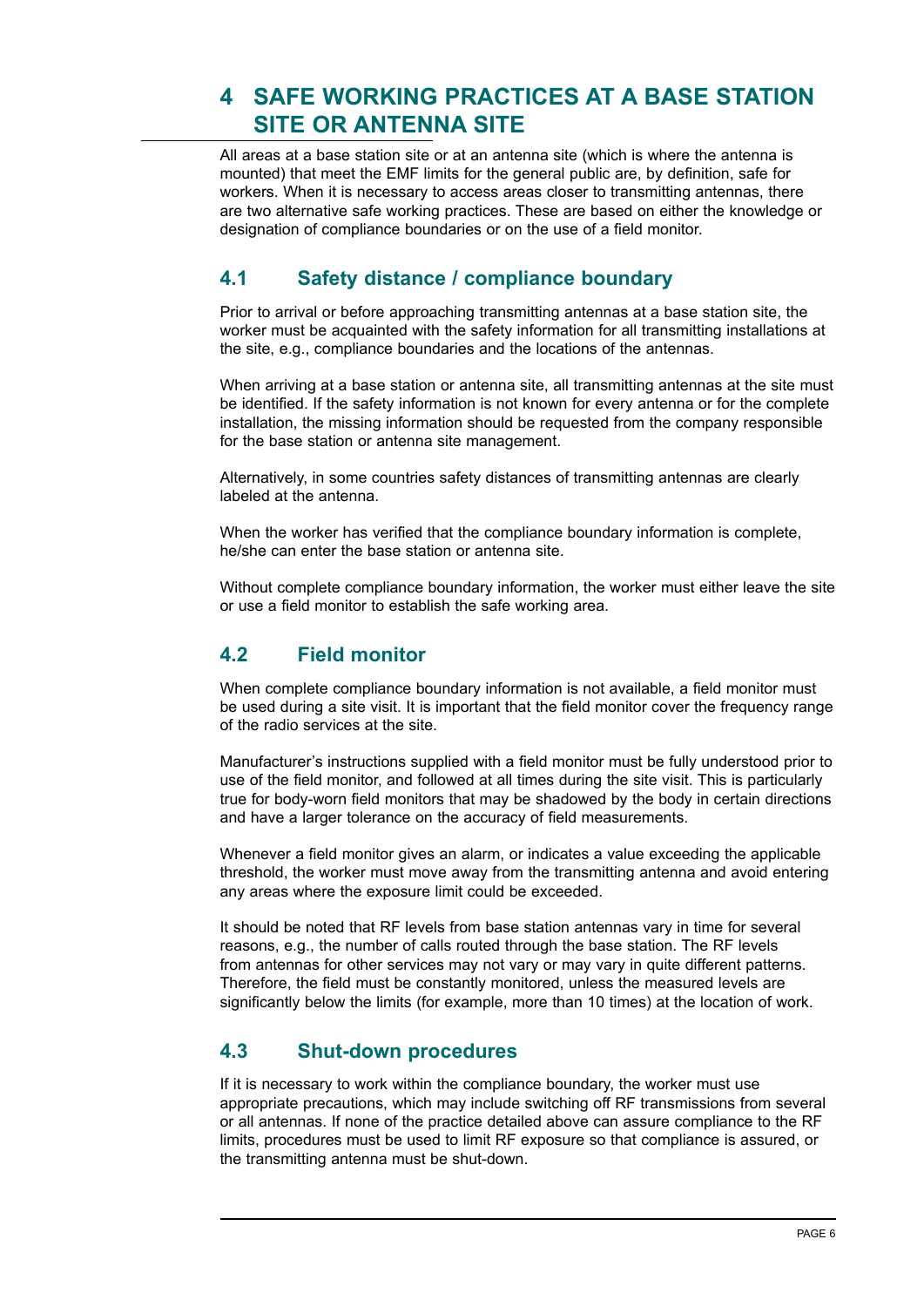In some cases, the network operator may need advance notice before allowing a base station or antenna to be switched off. All this should be taken into account when planning a work schedule. On the other hand, contact information of the antenna operator must always be available to workers.

A field monitor is also useful in confirming that a power down has been completed and that the antenna is not radiating RF fields.

## **4.4 Cabling and waveguides**

Defective cabling and connectors can be unwanted sources of RF exposures. Damaged cabling and incorrectly tightened connectors can leak RF energy, which may lead to excessive levels in their immediate vicinity. Never disconnect RF cables or connectors associated with a transmitter in operation since this may result in an RF burn through direct contact with RF conductors.

In addition to RF cabling, some base stations may have fiber-optic distribution systems. Workers shall follow the specific rules dealing with optical emissions.

Other radio transmitters may use waveguides. Workers should avoid putting their eyes near unterminated or damaged waveguides.

## **4.5 Suspected over-exposures**

A suspected over-exposure should be referred to management to determine what investigations are needed. Work practices may also be reviewed. In many cases, even if a worker was within the exclusion zone, they will not have been over-exposed according to the basic restrictions. The vast majority of over-exposures result in no symptoms at all because of the large safety margin in the standards but workers may require reassurance. Where symptoms are present, treatment should be the same as for similar injuries from any other cause.

## **5 Medical implants**

A worker with an active medical implant (for example, a cardiac pacemaker) or a personal active medical device, should be directed to management to determine what sort of specific arrangements can be made in order to comply with any safety requirements. Without further analysis, personnel with active medical devices should not enter areas above general public limits.

# **6 HOW TO RECOGNISE POTENTIALLY NON-COMPLIANT AREAS ON A BASE STATION OR ANTENNA SITE**

In order to recognize areas in which safety limits could be exceeded, the worker should immediately on arrival at a base station or antenna site, check for the following:

- any signs, notices, labels, etc.
- types of antennas used
- site safety instructions

## **6.1 Signs, notices, labels, etc.**

This triangular sign indicates active/transmitting RF equipment. Often this sign will be accompanied by instructions or warnings which must be followed.



Any other instruction/warning sign must also be followed at all times.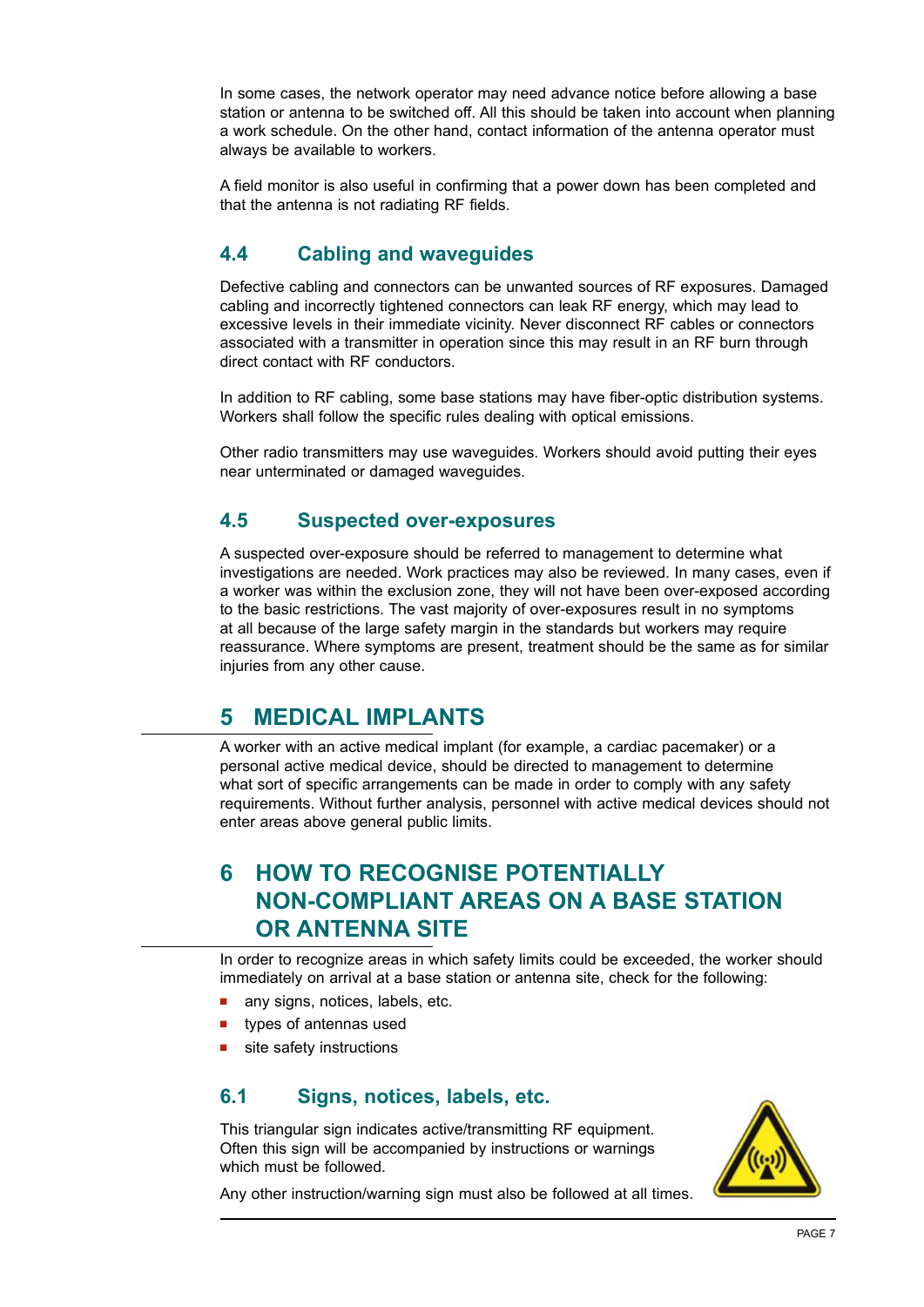## **6.2 Types of antennas used for cellular networks**

The following typical types of antenna are commonly found at base station or antenna sites. In each case, a photo is given of the antenna(s) as well as a sketch indicating the shape of the compliance boundary (shown in blue). Please note that while the locations described refer to areas directly inline with the antenna, the exclusion zone / compliance boundary in other locations (e.g. above, below, behind) may, though small (in the range of several centimeters), exist.

#### **6.2.1 Omni-directional coverage**

These antennas radiate RF energy equally in all directions in the horizontal plane. The antenna input power is typically 10 – 80 watts, and the compliance boundary for a worker typically extends  $0.1 - 1.5$  meters from the antenna.



**6.2.2 Sector coverage**

These antennas restrict most of their radiated RF energy to a narrow angular sector in their forward direction (typically 60 to 120 degrees in the horizontal plane, typically 8 to 14 degrees in the vertical plane). The photograph shows 2 sector antennas, one mounted above the other. The antenna input power is typically 10 – 80 watts, and the compliance boundary for a worker extends typically 0.2 – 3 meters from the front face of the antenna.

#### **6.2.3 Antenna farms (or clusters)**

Antennas are often grouped together on masts. The combination illustrated here is that of an omni-directional antenna mounted above a cluster of 3 sector antennas.

In the case that multiple antennas are present on a site, whenever an additional antenna is installed, the compliance boundary of each antenna should be evaluated again, taking into account the additional exposure of the newly installed antenna.

#### **6.2.4 Radio relay (also known as fixed point-to-point link)**

These antennas concentrate their RF energy into a narrow beam in the forward direction e.g., parabolic dish antennas. Since the power levels are typically low, less than 1 watt, the safety distances in this forward direction (L) are often small (in centimeters) and in many cases there is no need of any safety distance for occupational exposure. Areas above, below and to the sides of the antenna, as well as the

area behind the antenna, are normally safe at even shorter distances. Thus, the compliance boundary has the shape of the antenna with the diameter D and the length L in the forward direction. However, workers should never step in front of these antennas because it will interrupt radio link.

(shown in blue: compliance boundary - workers)

(shown in blue: compliance boundary - workers)

(shown in blue: compliance boundary - workers)





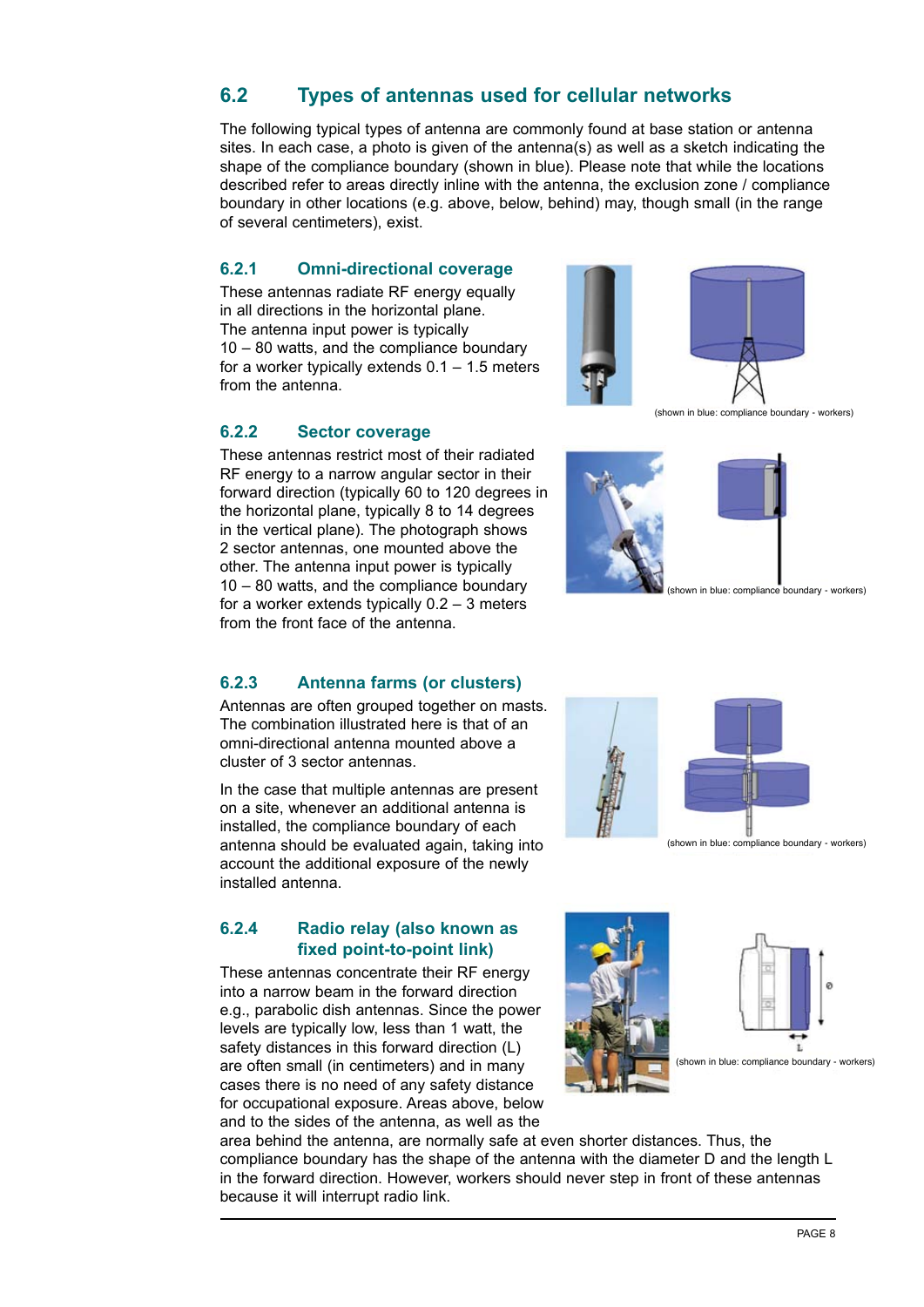#### **6.2.5 Accessible areas in which RF limits are not exceeded**

#### **Outdoor base station site:**

Areas which are intended to be accessed by the general public will not exceed the RF limits for either the general public or workers. For example, at outdoor base station sites as illustrated in the photo on the right, the RF limits will not be exceeded at ground level for either the general public or workers.

If there is a need to climb the mast, the instructions given in Section 4 above (Safe working practices at a base station site) have to be followed.

#### **Indoor base stations and antennas:**

Indoor base stations and antennas typically transmit at very low output power levels (less than 1 watt) and the corresponding compliance boundary typically extends a few centimeters or less. It is possible to work close to the operating antenna without exceeding the safety limits. RF exposure information is provided with the product.



# **7 Reference**

International Commission on Non-Ionising Radiation Protection: "Guidelines for Limiting Exposure to Time-varying Electric, Magnetic and Electromagnetic Fields (up to 300 GHz)." Health Physics, April 1998, vol. 74, number 4, pp. 494-522.

World Health Organisation, Fact Sheet N°304 "Base Stations and Wireless Networks" (May 2006), www.who.int/peh-emf/publications/facts/factsheets/en/index.html

Product standard to demonstrate the compliance of radio base stations and fixed terminal stations for wireless telecommunication systems with the basic restrictions or the reference levels related to human exposure to radio frequency electromagnetic fields (110 MHz - 40 GHz) – Occupational, EN 50384:2002.

IEEE Recommended Practice for Radio Frequency Safety Programs, 3 kHz to 300 GHz, C95.7-2005, 2006.

Fixed radio transmitter sites; Exposure to non-ionising electromagnetic fields; Guidelines for working conditions, ETSI Technical Report 101 870 V1.1.1, November 2001.

#### **Disclaimer**

Where reference is made to a company, or a specific commercial product or service howsoever referred, no endorsement or recommendation is implied or intended.